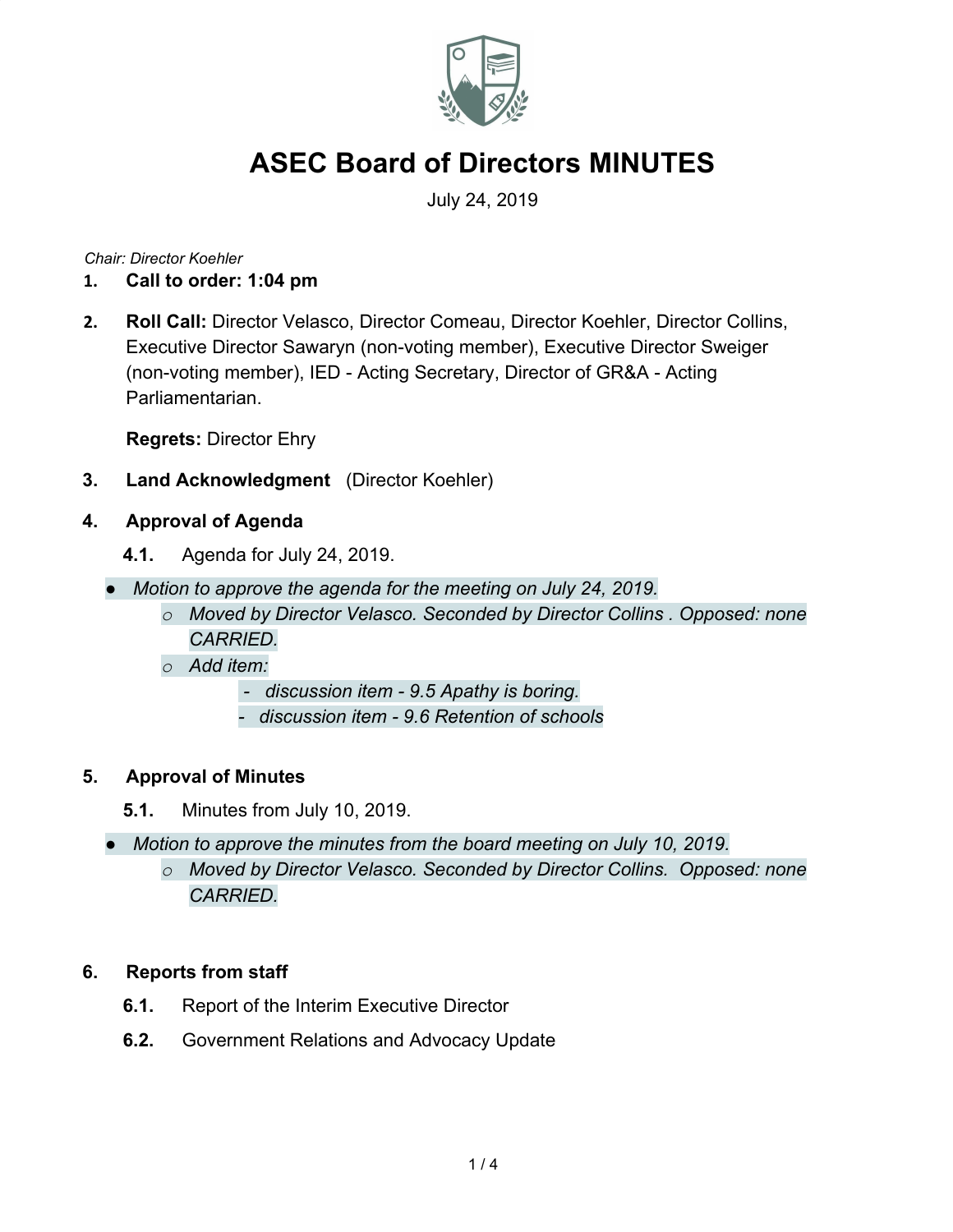

July 24, 2019

### **7. Action Items**

| Task:                                                     | <b>Details:</b>                                                                                                                                                                                                                | Deadline:                                   | <b>Assigned</b><br>to:      |
|-----------------------------------------------------------|--------------------------------------------------------------------------------------------------------------------------------------------------------------------------------------------------------------------------------|---------------------------------------------|-----------------------------|
| 1. Discuss<br>Investments                                 | Based on the auditor's recommendations,<br>a discussion must be had around<br>changes to the structure of our<br>investments<br>$\rightarrow$ agenda items for future meeting                                                  | Done                                        | <b>Board</b>                |
| 2. Northern Lakes                                         | Reach out to Student Leaders and pursue<br>opportunities for furthering the<br>relationship.                                                                                                                                   | <b>Before Goal</b><br>Setting<br>Conference | Interim ED                  |
| 3. New Members                                            | Pursue new relationships                                                                                                                                                                                                       | <b>TBD</b>                                  | Interim ED                  |
| 4. By-election                                            | Present a proposal for the process of a<br>by-election                                                                                                                                                                         | Done                                        | <b>ASEC</b> home<br>office  |
| 5. Investments<br>Proposal/Briefing                       | Present options for our investments<br>portfolio as an agenda item at our next<br><b>BoD</b> meeting                                                                                                                           | TBD                                         | Interim ED                  |
| 6. Indigenous<br>Representation                           | Include a discussion within the<br>conference schedule on the topic.<br>-Send an email to membership with the<br>conference schedule as well as main<br>topics of discussion to get some<br>comments/feedback/ideas beforehand | TBD                                         | Interim ED                  |
| 7. Indigenous<br>Representation/Con<br>sultation/Research | Board members are tasked with reaching<br>out to staff/individuals within their campus<br>that might be able to share some<br>research and advice around Indigenous<br>representation.                                         | August 12                                   | All Board<br><b>Members</b> |
| 8. Board Retreat                                          | Send any additions to the Board Retreat<br>Agenda to IED.                                                                                                                                                                      | August 2                                    | All Board<br><b>Members</b> |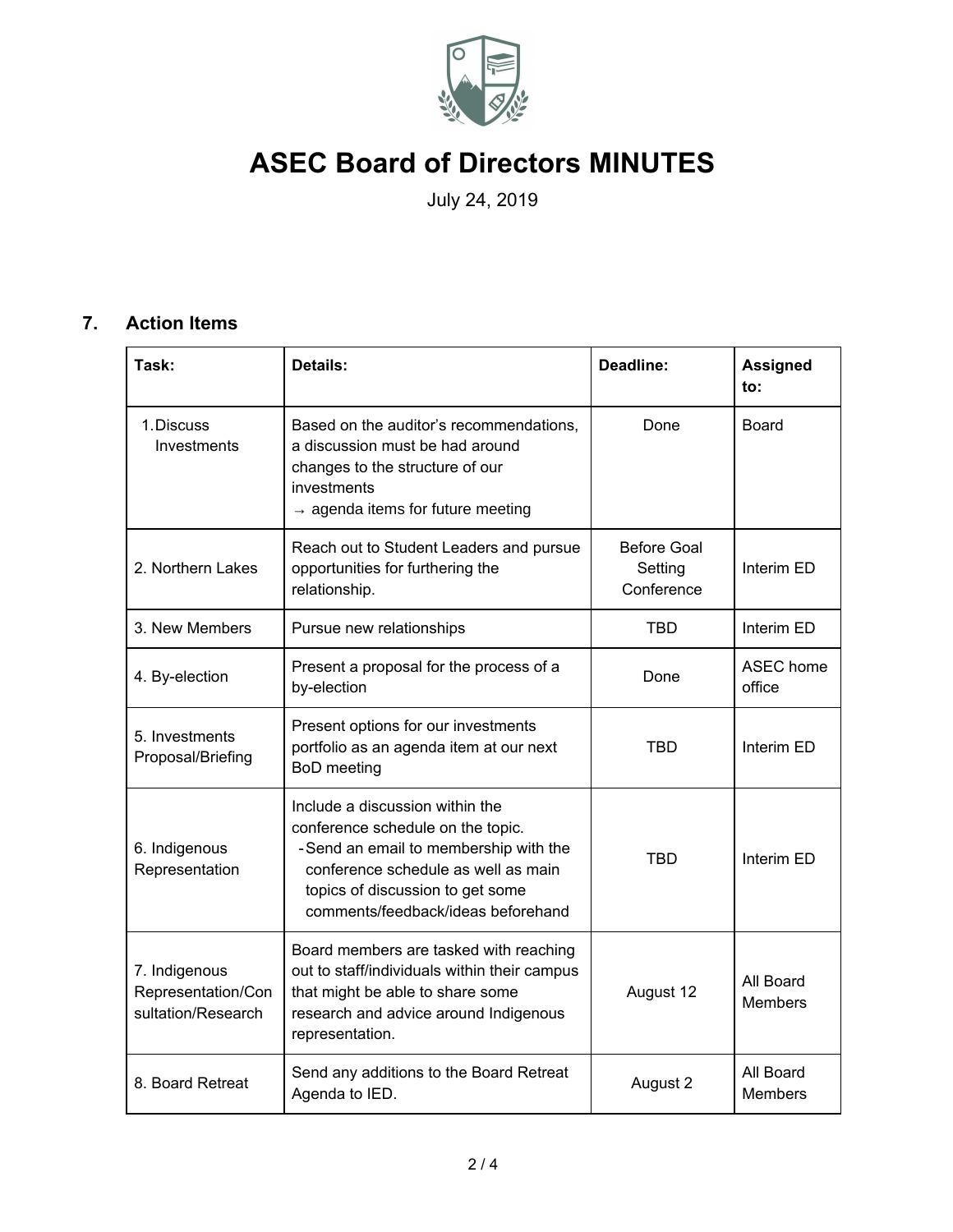

July 24, 2019

#### **8. Old Business**

#### **9. Discussion Items**

#### **9.1. Executive Director Hiring Committee**

- *● Motion to go in-camera without ASEC staff at 1:38 pm.*
	- *○ Moved by Director Koehler. Seconded by Director Comeau. Opposed: none CARRIED*
- *● Motion to go out of camera at 2:02pm.*
	- *○ Moved by Director Koehler. Seconded by Director Velasco. Opposed: none CARRIED*

#### **9.2. Meeting with Minister** (July 29) (GR&A Director)

- GR&A Director provided a verbal list of discussion topics that could be drawn from during our meeting, time permitting.
- Discussion with some Board Members regarding the impacts of the academic upgrading framework and associated funding on ESL students

#### **9.3. Board Retreat** (IED)

- Call for discussion topics/content from group members. A brief outline of the retreat was presented by the IED with a request for any feedback/new items the group thinks should be included in the retreat.

### **9.4. BCFS Knock-out Interest Campaign participation/endorsement.** (GR&A Director).

- GR&A Director briefed the group on his discussions with BCFS regarding the Knock-out Interest Campaign. BCFS had contacted Director Barker in order to help coordinate and facilitate a collaboration on the topic, and express their intent to contact our member associations for further discussions. The group agreed that this is an initiative worth pursuing and encouraged Director Barker to continue communications with BCFS.